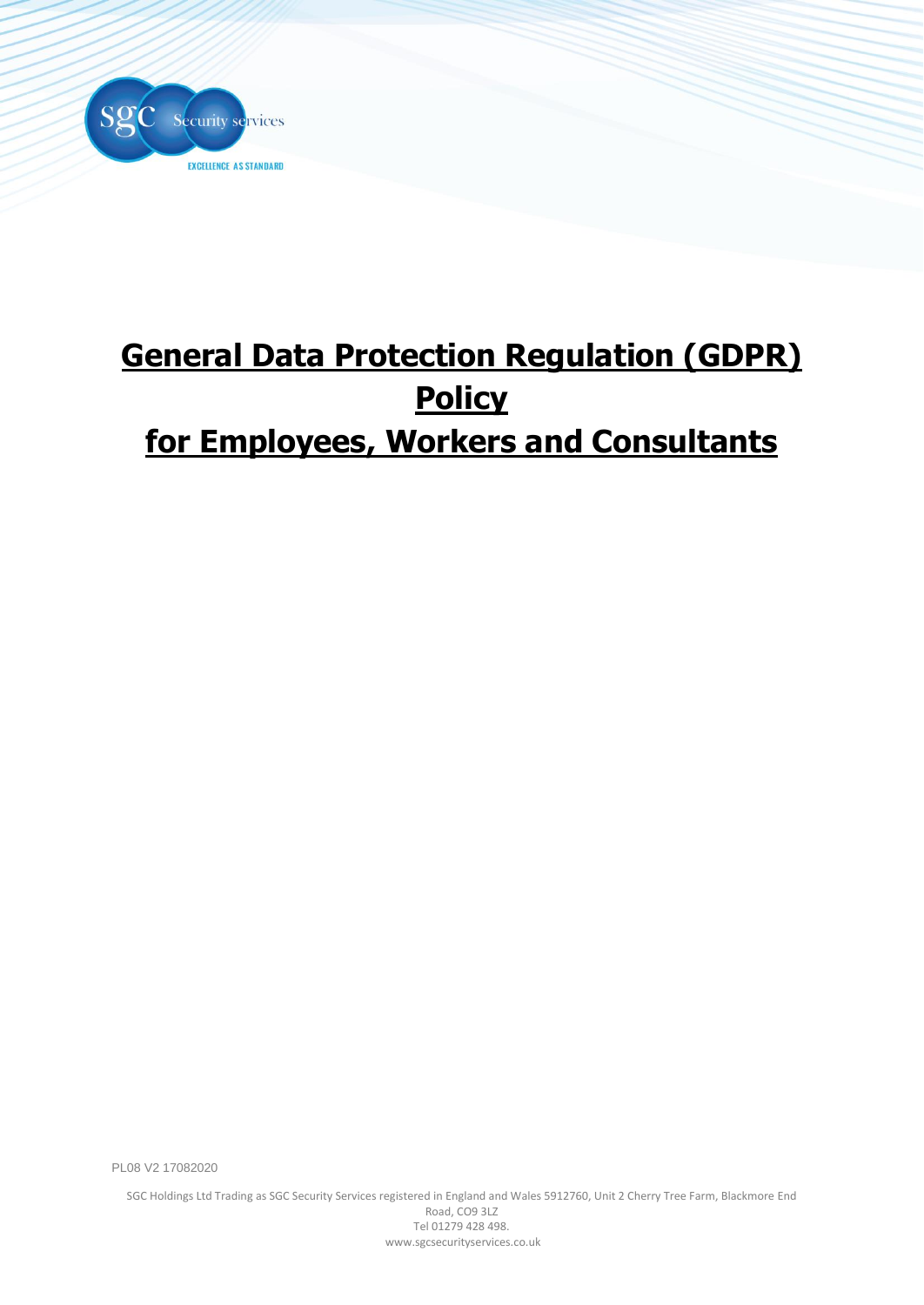

# **General Data Protection Regulation (GDPR) Policy for Employees, Workers and Consultants**

# **1 Overview**

- 1.1 The Company takes the security and privacy of your data seriously. We need to gather and use information or 'data' about you as part of our business and to manage our relationship with you. We intend to comply with our legal obligations under the **Data Protection Act 2018** (the '2018 Act') and the **EU General Data Protection Regulation** ('GDPR') in respect of data privacy and security. We have a duty to notify you of the information contained in this policy.
- 1.2 This policy applies to current and former employees, workers, volunteers, apprentices and consultants. If you fall into one of these categories, then you are a 'data subject' for the purposes of this policy. You should read this policy alongside your contract of employment (or contract for services) and any other notice we issue to you from time to time in relation to your data.
- 1.3 The Company has separate policies and privacy notices in place in respect of job applicants, customers, suppliers and other categories of data subject. A copy of these can be obtained from SGC Holdings Ltd
- 1.4 The Company has measures in place to protect the security of your data in accordance with our Data Security Policy.
- 1.5 The company will hold data in accordance with our Data Retention Policy. A copy of this can be obtained from Anthony Barnes We will only hold data for as long as necessary for the purposes for which we collected it.
- 1.6 The Company is a '**data controller**' for the purposes of your personal data. This means that we determine the purpose and means of the processing of your personal data.
- 1.7 This policy explains how the Company will hold and process your information. It explains your rights as a data subject. It also explains your obligations when obtaining, handling, processing or storing personal data in the course of working for, or on behalf of, the Company.

PL08 V2 17082020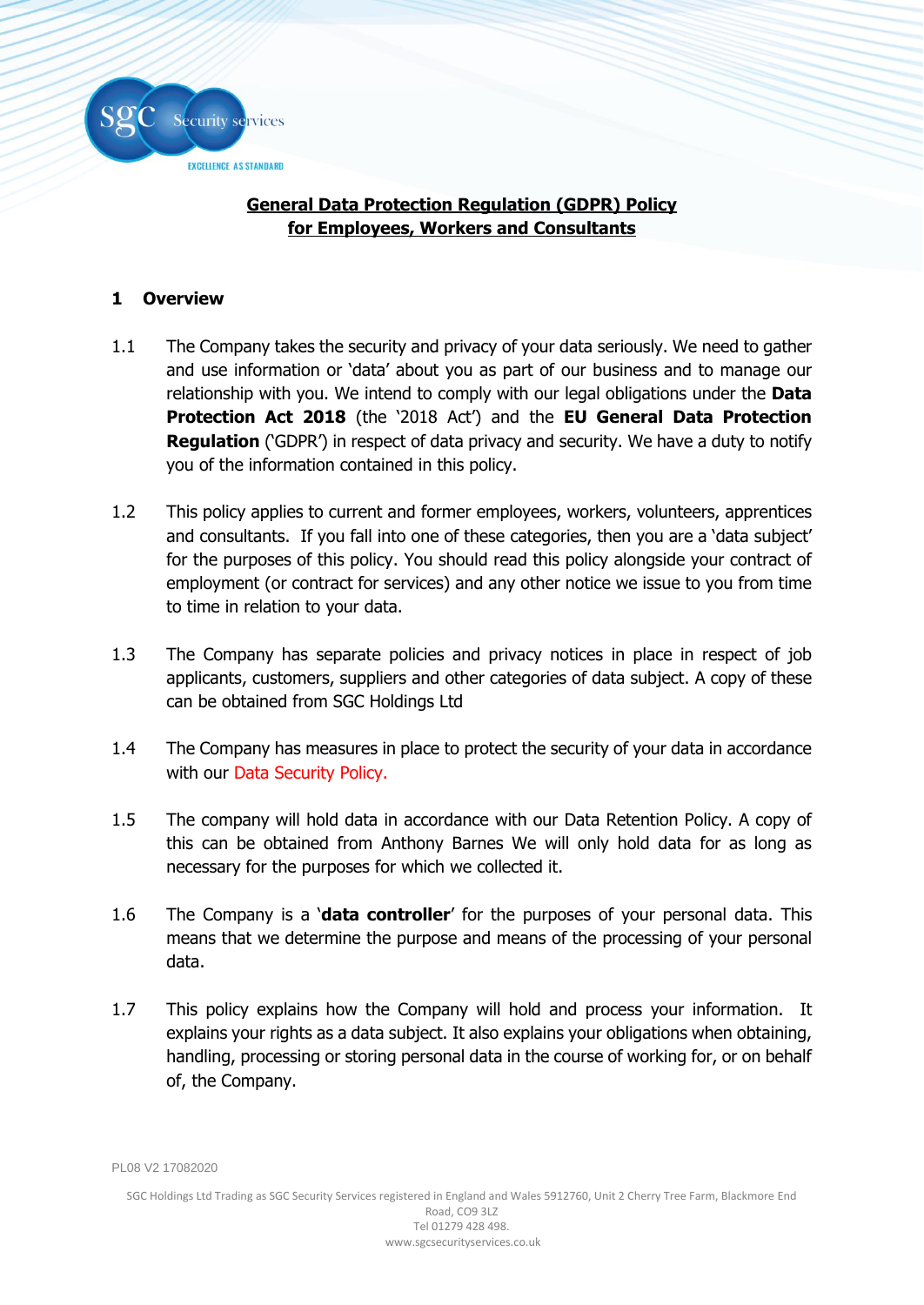1.8 This policy does not form part of your contract of employment (or contract for services if relevant) and can be amended by the Company at any time. It is intended that this policy is fully compliant with the 2018 Act and the GDPR. If any conflict arises between those laws and this policy, the Company intends to comply with the 2018 Act and the GDPR.

# **2 Data Protection Principles**

Security services

EXCELLENCE AS STANDARD

- 2.1 Personal data must be processed in accordance with six '**Data Protection Principles**.' It must:
	- be processed fairly, lawfully and transparently;
	- be collected and processed only for specified, explicit and legitimate purposes;
	- be adequate, relevant and limited to what is necessary for the purposes for which it is processed;
	- be accurate and kept up to date. Any inaccurate data must be deleted or rectified without delay;
	- not be kept for longer than is necessary for the purposes for which it is processed; and
	- be processed securely.

We are accountable for these principles and must be able to show that we are compliant.

# 3 **How we define personal data**

- 3.1 '**Personal data**' means information which relates to a living person who can be **identified** from that data (a '**data subject'**) on its own, or when taken together with other information which is likely to come into our possession. It includes any expression of opinion about the person and an indication of the intentions of us or others, in respect of that person. It does not include anonymised data.
- 3.2 This policy applies to all personal data whether it is stored electronically, on paper or on other materials.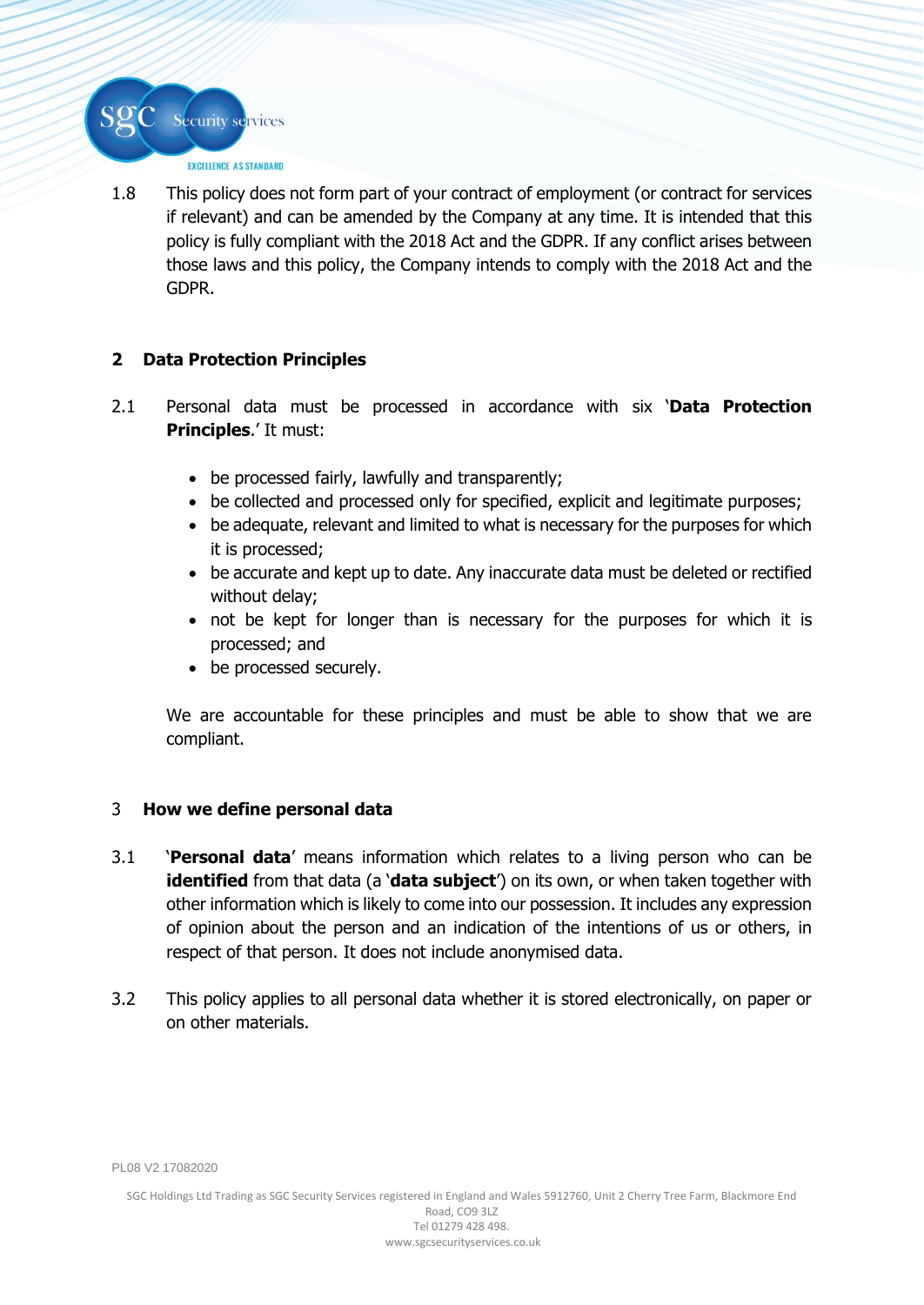

- 3.3 This personal data might be provided to us by you, or someone else (such as a former employer, your doctor, or a credit reference agency), or it could be created by us. It could be provided or created during the recruitment process or during the course of the contract of employment (or services) or after its termination. It could be created by your manager or other colleagues.
- 3.4 We will collect and use the following types of personal data about you:
	- recruitment information such as your application form and CV, references, qualifications and membership of any professional bodies and details of any preemployment assessments;
	- your contact details and date of birth;
	- the contact details for your emergency contacts;
	- your gender;
	- your marital status and family details;
	- information about your contract of employment (or services) including start and end dates of employment, role and location, working hours, details of promotion, salary (including details of previous remuneration), pension, benefits and holiday entitlement;
	- your bank details and information in relation to your tax status including your national insurance number;
	- your identification documents including passport and driving licence and information in relation to your immigration status and right to work for us;
	- information relating to disciplinary or grievance investigations and proceedings involving you (whether or not you were the main subject of those proceedings);
	- information relating to your performance and behaviour at work;
	- training records;
	- electronic information in relation to your use of IT systems/swipe cards/telephone systems;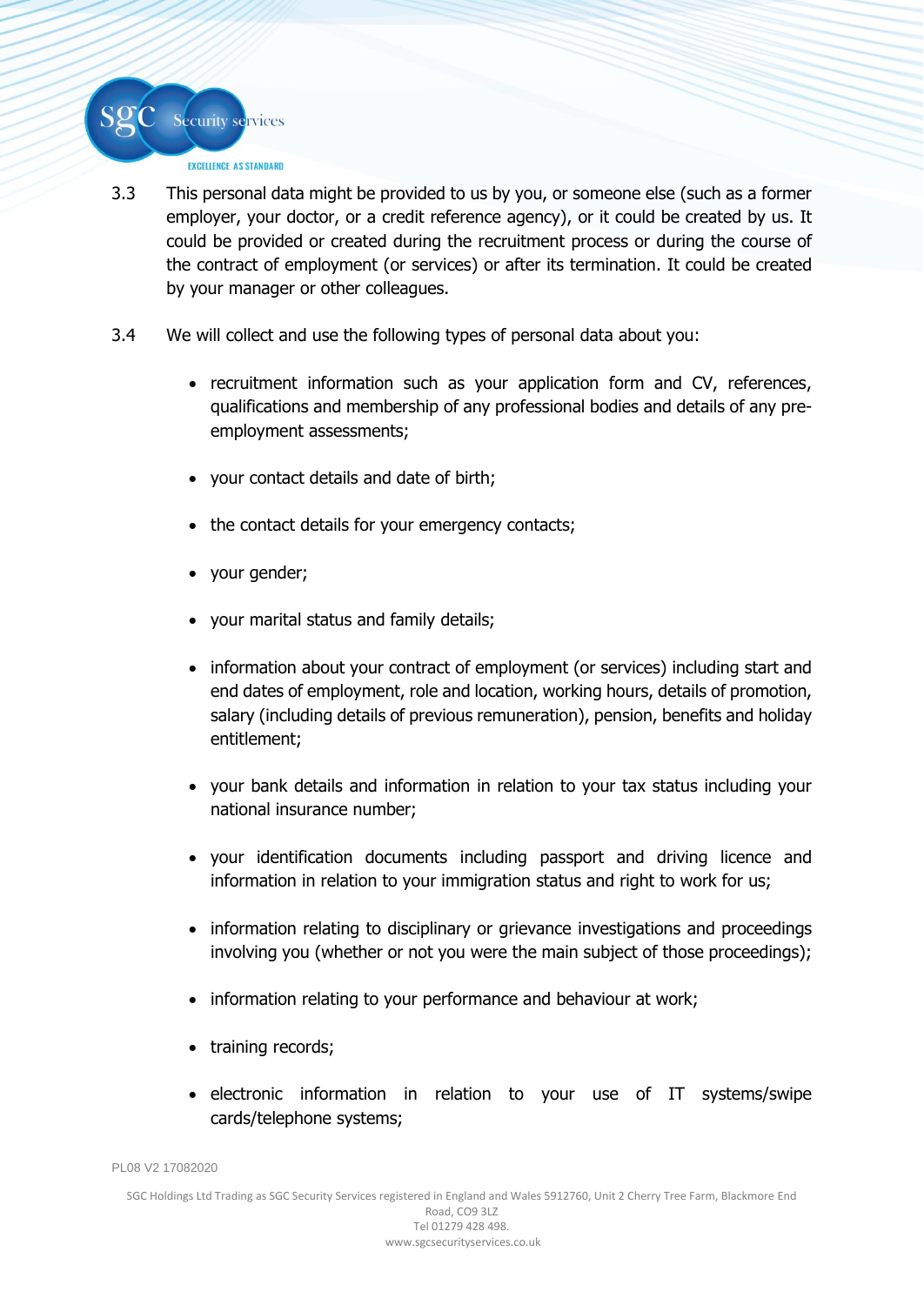

- your images (whether captured on CCTV, by photograph or video);
- any other category of personal data which we may notify you of from time to time.

# **4 How we define special categories of personal data**

- 4.1 '**Special categories of personal data**' are types of personal data consisting of information as to:
	- your racial or ethnic origin;
	- your political opinions;
	- your religious or philosophical beliefs;
	- your trade union membership;
	- your genetic or biometric data;
	- your health;
	- your sex life and sexual orientation; and
	- any criminal convictions and offences.

We may hold and use any of these special categories of your personal data in accordance with the law.

# **5 How we define processing**

- 5.1 **'Processing'** means any operation which is performed on personal data such as:
	- collection, recording, organisation, structuring or storage;
	- adaption or alteration;
	- retrieval, consultation or use;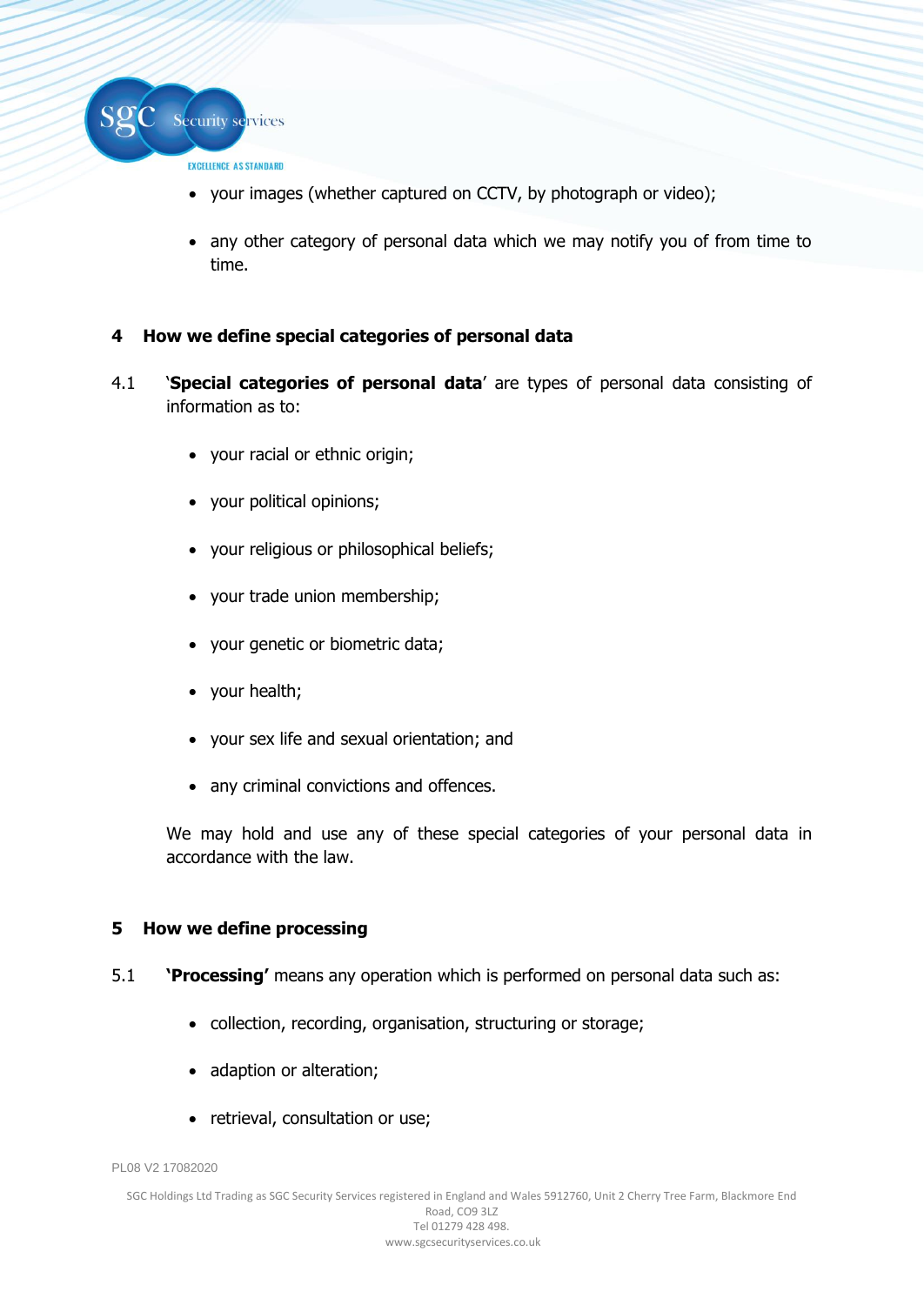

- disclosure by transmission, dissemination or otherwise making available;
- alignment or combination; and
- restriction, destruction or erasure.

This includes processing personal data which forms part of a filing system and any automated processing.

# **6 How will we process your personal data?**

- 6.1 The Company will process your personal data (including special categories of personal data) in accordance with our obligations under the 2018 Act.
- 6.2 We will use your personal data for:
	- performing the contract of employment (or services) between us;
	- complying with any legal obligation; or
	- if it is necessary for our legitimate interests (or for the legitimate interests of someone else). However, we can only do this if your interests and rights do not override ours (or theirs). You have the right to challenge our legitimate interests and request that we stop this processing. See details of your rights in section 12 below.

We can process your personal data for these purposes without your knowledge or consent. We will not use your personal data for an unrelated purpose without telling you about it and the legal basis that we intend to rely on for processing it.

If you choose not to provide us with certain personal data, you should be aware that we may not be able to carry out certain parts of the contract between us. For example, if you do not provide us with your bank account details we may not be able to pay you. It might also stop us from complying with certain legal obligations and duties which we have such as to pay the right amount of tax to HMRC or to make reasonable adjustments in relation to any disability you may suffer from.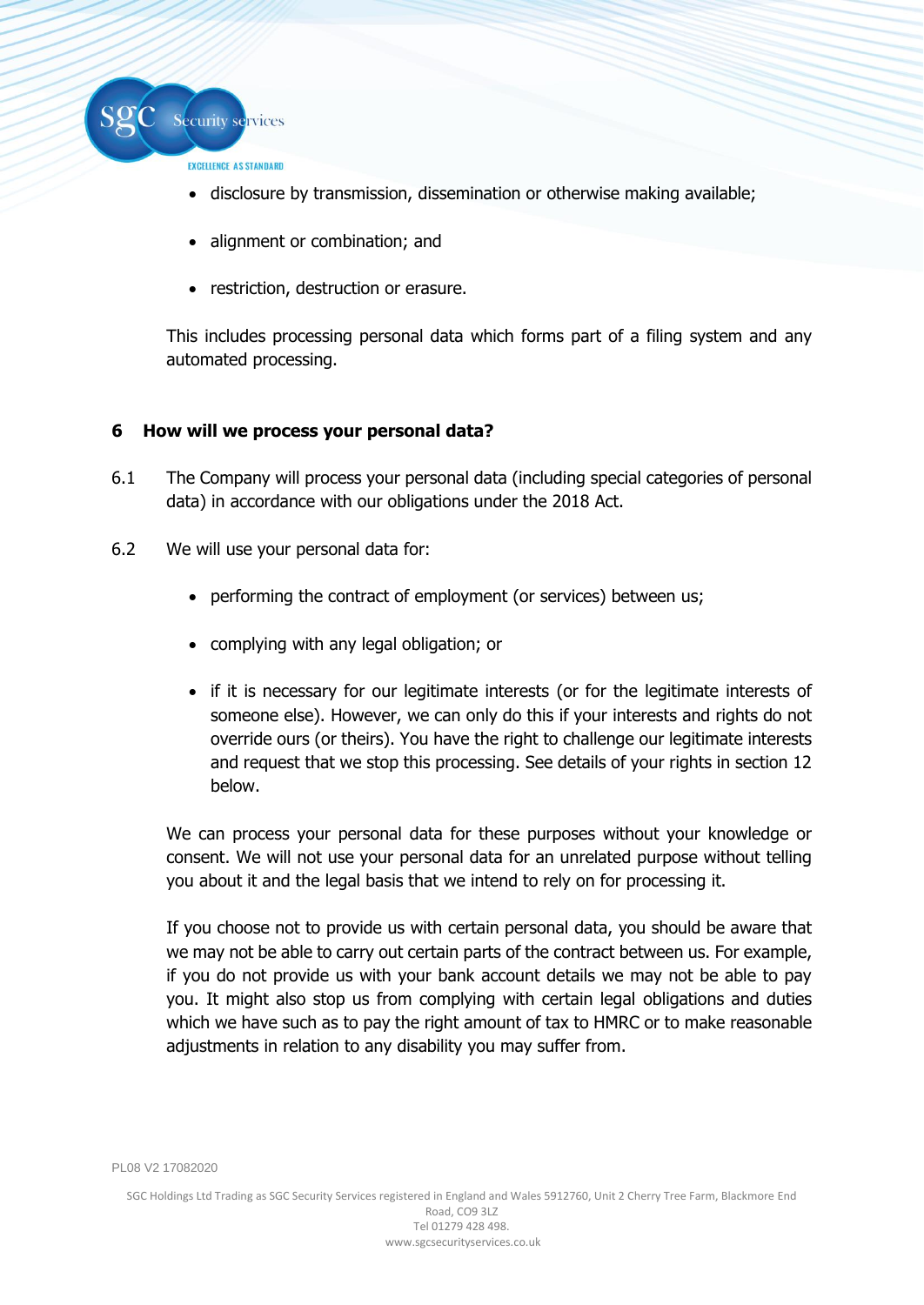

# 7 **Examples of when we might process your personal data**

- 7.1 We have to process your personal data in various situations during your recruitment, employment (or engagement) and even following termination of your employment (or engagement).
- 7.2 For example (and see section 7.6 below for the meaning of the asterisks):
	- to decide whether to employ (or engage) you;
	- to decide how much to pay you, and the other terms of your contract with us;
	- to check you have the legal right to work for us;
	- to carry out the contract between us including where relevant, its termination;
	- training you and reviewing your performance\*;
	- to decide whether to promote you;
	- to decide whether and how to manage your performance, absence or conduct\*;
	- to carry out a disciplinary or grievance investigation or procedure in relation to you or someone else;
	- to determine whether we need to make reasonable adjustments to your workplace or role because of your disability\*;
	- to monitor diversity and equal opportunities\*;
	- to monitor and protect the security (including network security) of the Company, of you, our other staff, customers and others;
	- to monitor and protect the health and safety of you, our other staff, customers and third parties\*;
	- to pay you and provide pension and other benefits in accordance with the contract between us\*;
	- paying tax and national insurance;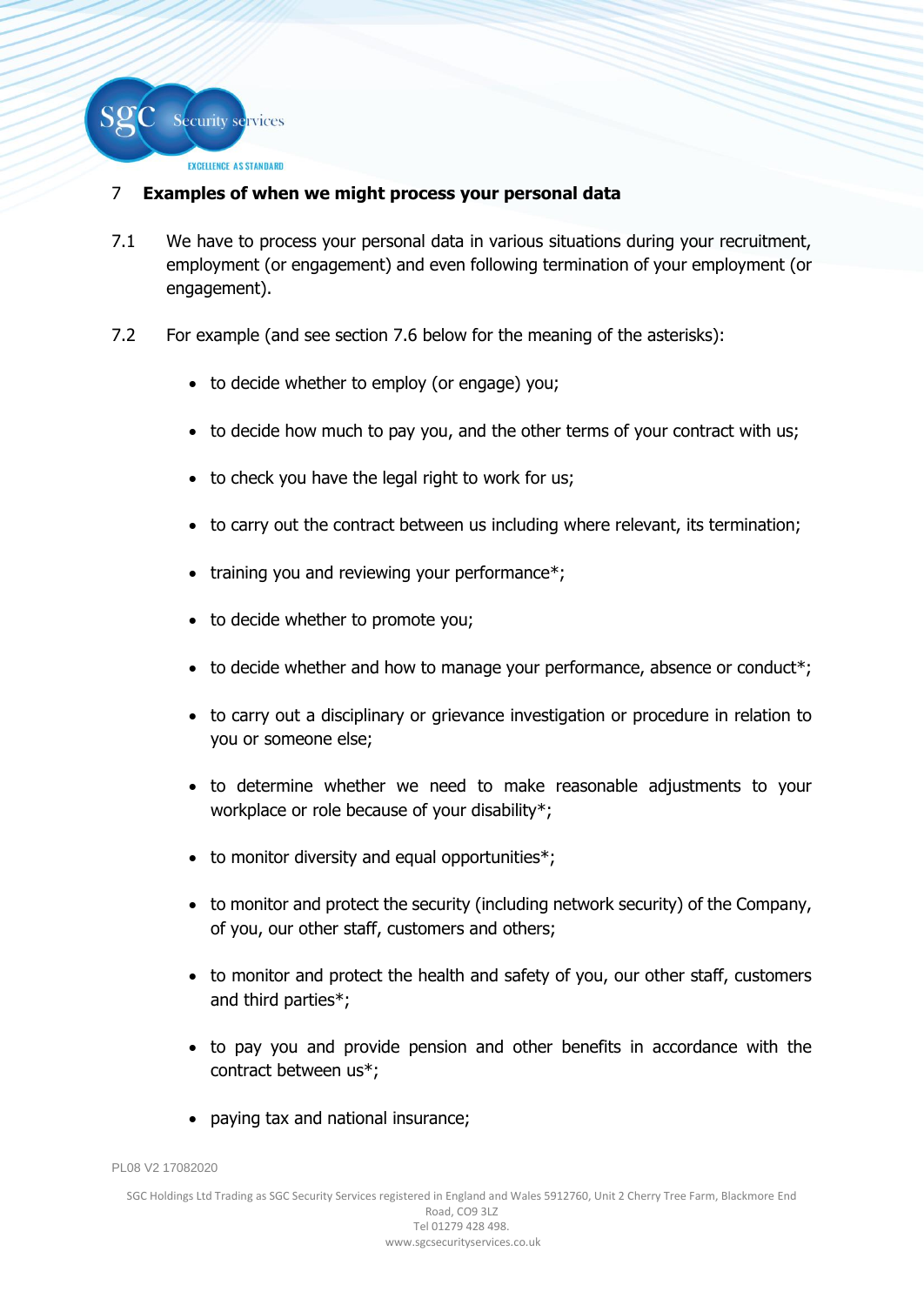

- to provide a reference upon request from another employer;
- to pay trade union subscriptions\*;
- monitoring compliance by you, us and others with our policies and our contractual obligations\*;
- to comply with employment law, immigration law, health and safety law, tax law and other laws which affect us\*;
- to answer questions from insurers in respect of any insurance policies which relate to you\*;
- running our business and planning for the future;
- the prevention and detection of fraud or other criminal offences;
- to defend the Company in respect of any investigation or litigation and to comply with any court or tribunal orders for disclosure\*;
- for any other reason which we may notify you of from time to time.
- 7.3 We will only process special categories of your personal data (see above) in certain situations in accordance with the law. For example, we can do so if we have your explicit consent. If we asked for your consent to process a special category of personal data then we would explain the reasons for our request. You do not need to consent and can withdraw consent later if you choose by contacting [insert].
- 7.4 We do not need your consent to process special categories of your personal data when we are processing it for the following purposes, which we may do:
	- where it is necessary for carrying out rights and obligations under employment law;
	- where it is necessary to protect your vital interests or those of another person where you/they are physically or legally incapable of giving consent;
	- where you have made the data public;
	- where processing is necessary for the establishment, exercise or defence of legal claims; and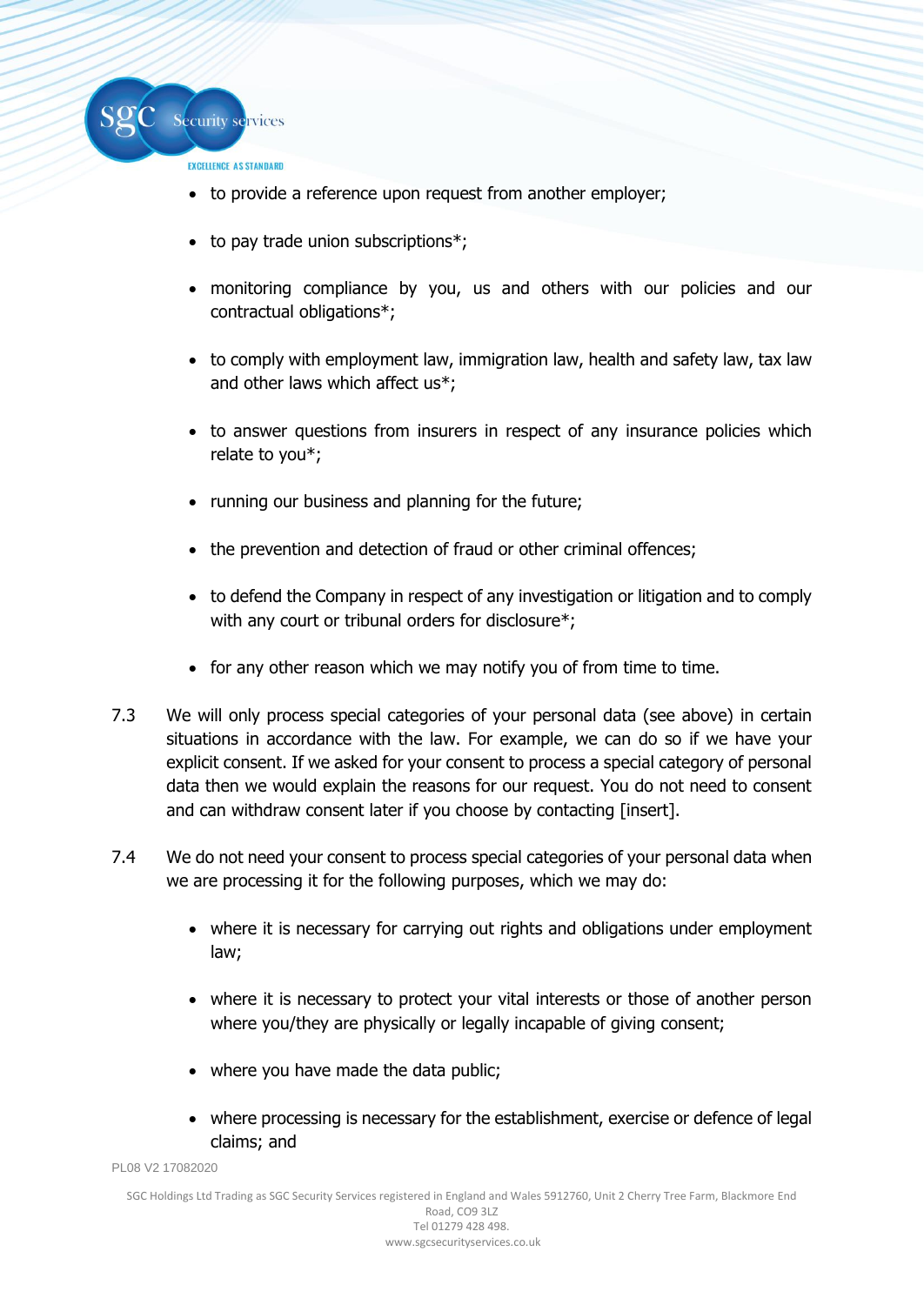

- where processing is necessary for the purposes of occupational medicine or for the assessment of your working capacity.
- 7.5 We might process data on Criminal convictions under certain circumstances depending upon the following
	- Employment purposes
	- Police Request

Any other reasons will be explained at the time.

- 7.6 We might process special categories of your personal data for the purposes in paragraph 7.2 above which have an asterisk beside them. In particular, we will use information in relation to:
	- your race, ethnic origin, religion, sexual orientation or gender to monitor equal opportunities;
	- your sickness absence, health and medical conditions to monitor your absence, assess your fitness for work, to pay you benefits, to comply with our legal obligations under employment law including to make reasonable adjustments and to look after your health and safety; and
	- your trade union membership to pay any subscriptions and to comply with our legal obligations in respect of trade union members.
- 7.7 We do not take automated decisions about you using your personal data or use profiling in relation to you.

# **8 Sharing your personal data**

8.1 Sometimes we might share your personal data with group companies or our contractors and agents to carry out our obligations under our contract with you or for our legitimate interests. We may also share your personal data upon police request.

PL08 V2 17082020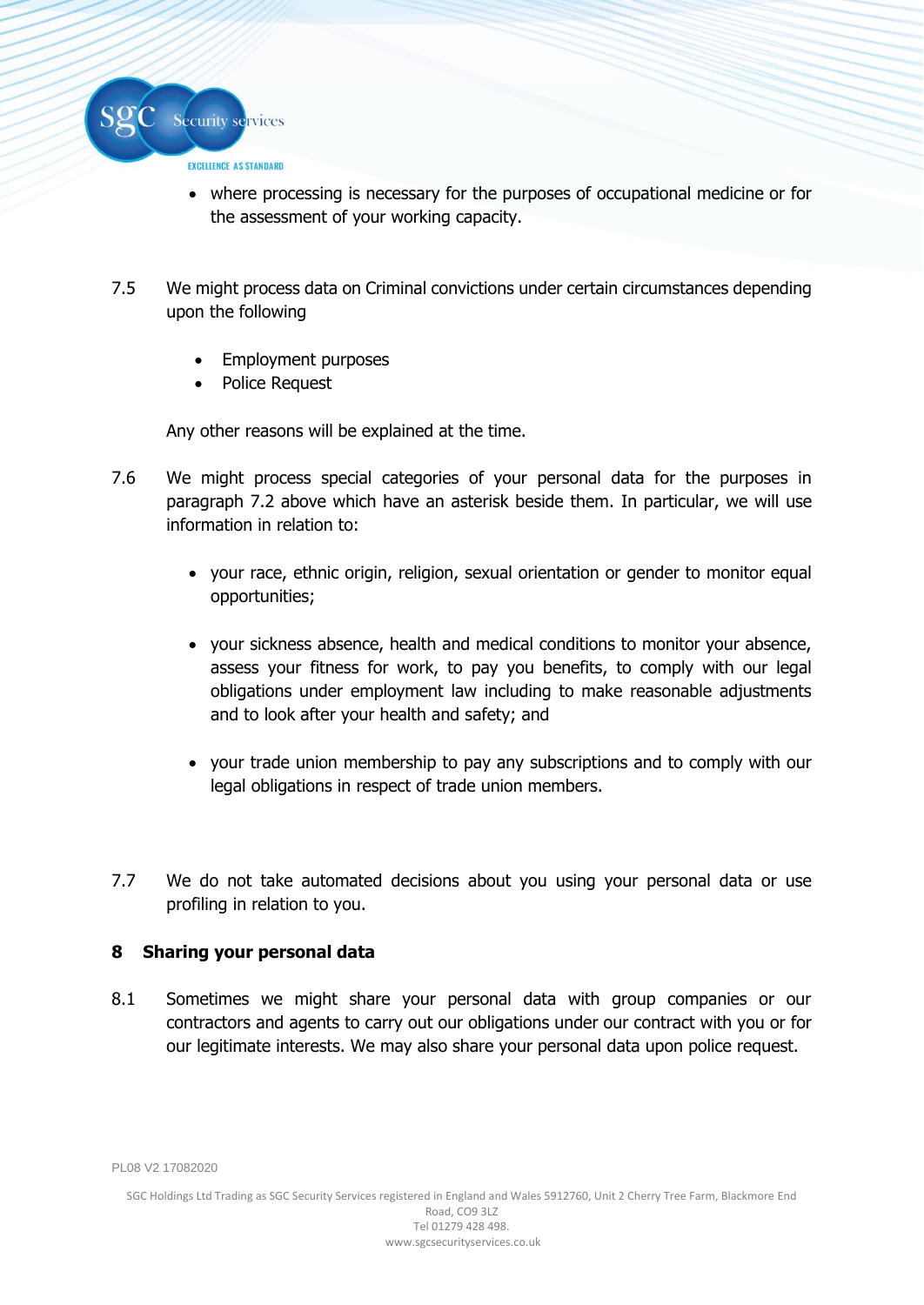

- 8.2 We require those companies to keep your personal data confidential and secure and to protect it in accordance with the law and our policies. They are only permitted to process your data for the lawful purpose for which it has been shared and in accordance with our instructions.
- 8.3 We do not send your personal data outside the European Economic Area. If this changes you will be notified of this and the protections which are in place to protect the security of your data will be explained. If we are required for a legitimate reason to share personal data outside the EU it will be explained at the time before doing so.

# 9 **How should you process personal data for the Company?**

- 9.1 Everyone who works for, or on behalf of, the Company has some responsibility for ensuring data is collected, stored and handled appropriately, in line with this policy and the Company's Data Security and Data Retention policies.
- 9.2 The Company's Data Protection Officer/Data Protection Manager **Anthony Barnes** is responsible for reviewing this policy and updating the Board of Directors on the Company's data protection responsibilities and any risks in relation to the processing of data. You should direct any questions in relation to this policy or data protection to this person.
- 9.3 You should only access personal data covered by this policy if you need it for the work you do for, or on behalf of the Company and only if you are authorised to do so. You should only use the data for the specified lawful purpose for which it was obtained.
- 9.4 You should not share personal data informally.
- 9.5 You should keep personal data secure and not share it with unauthorised people.
- 9.6 You should regularly review and update personal data which you have to deal with for work. This includes telling us if your own contact details change.
- 9.7 You should not make unnecessary copies of personal data and should keep and dispose of any copies securely.
- 9.8 You should use strong passwords.
- 9.9 You should lock your computer screens when not at your desk.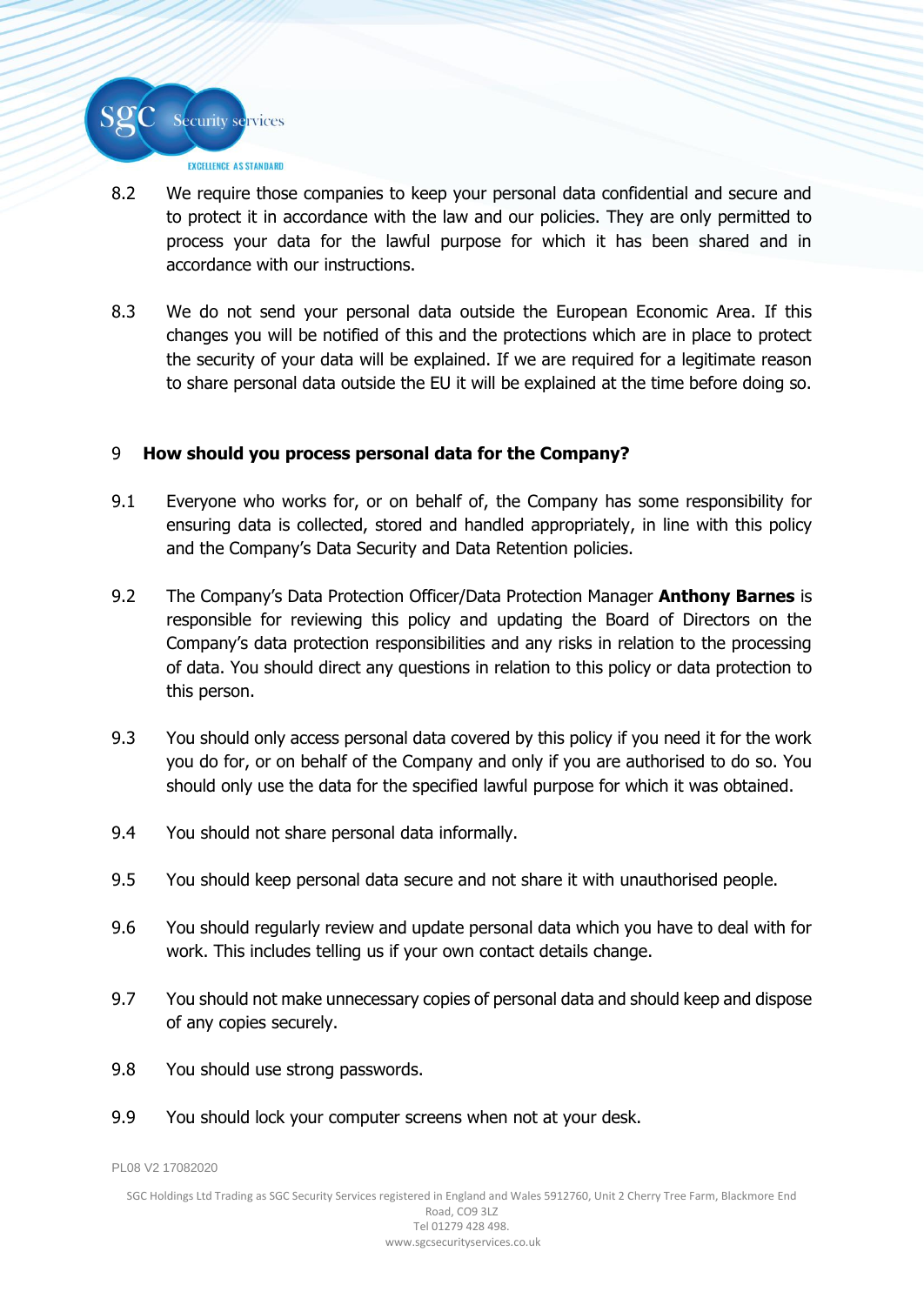

- 9.10 [Personal data should be encrypted before being transferred electronically to authorised external contacts.
- 9.11 Consider anonymising data or using separate keys/codes so that the data subject cannot be identified.
- 9.12 Do not save personal data to your own personal computers or other devices.
- 9.13 Personal data should never be transferred outside the European Economic Area except in compliance with the law and authorisation of the Data Protection Officer Anthony Barnes
- 9.14 You should lock drawers and filing cabinets. Do not leave paper with personal data lying about.
- 9.15 You should not take personal data away from Company's premises without authorisation from your line manager or Data Protection Officer.
- 9.16 Personal data should be shredded and disposed of securely when you have finished with it.
- 9.17 You should ask for help from our Data Protection Officer/Data Protection Manager if you are unsure about data protection or if you notice any areas of data protection or security we can improve upon.
- 9.18 Any deliberate or negligent breach of this policy by you may result in disciplinary action being taken against you in accordance with our disciplinary procedure.
- 9.19 It is a criminal offence to conceal or destroy personal data which is part of a subject access request (see below). This conduct would also amount to gross misconduct under our disciplinary procedure, which could result in your dismissal.

# **10 How to deal with data breaches**

10.1 We have robust measures in place to minimise and prevent data breaches from taking place. Should a breach of personal data occur (whether in respect of you or someone else) then we must take notes and keep evidence of that breach. If the breach is likely to result in a risk to the rights and freedoms of individuals, then we must also notify the Information Commissioner's Office within 72 hours.

```
PL08 V2 17082020
```
SGC Holdings Ltd Trading as SGC Security Services registered in England and Wales 5912760, Unit 2 Cherry Tree Farm, Blackmore End Road, CO9 3LZ Tel 01279 428 498.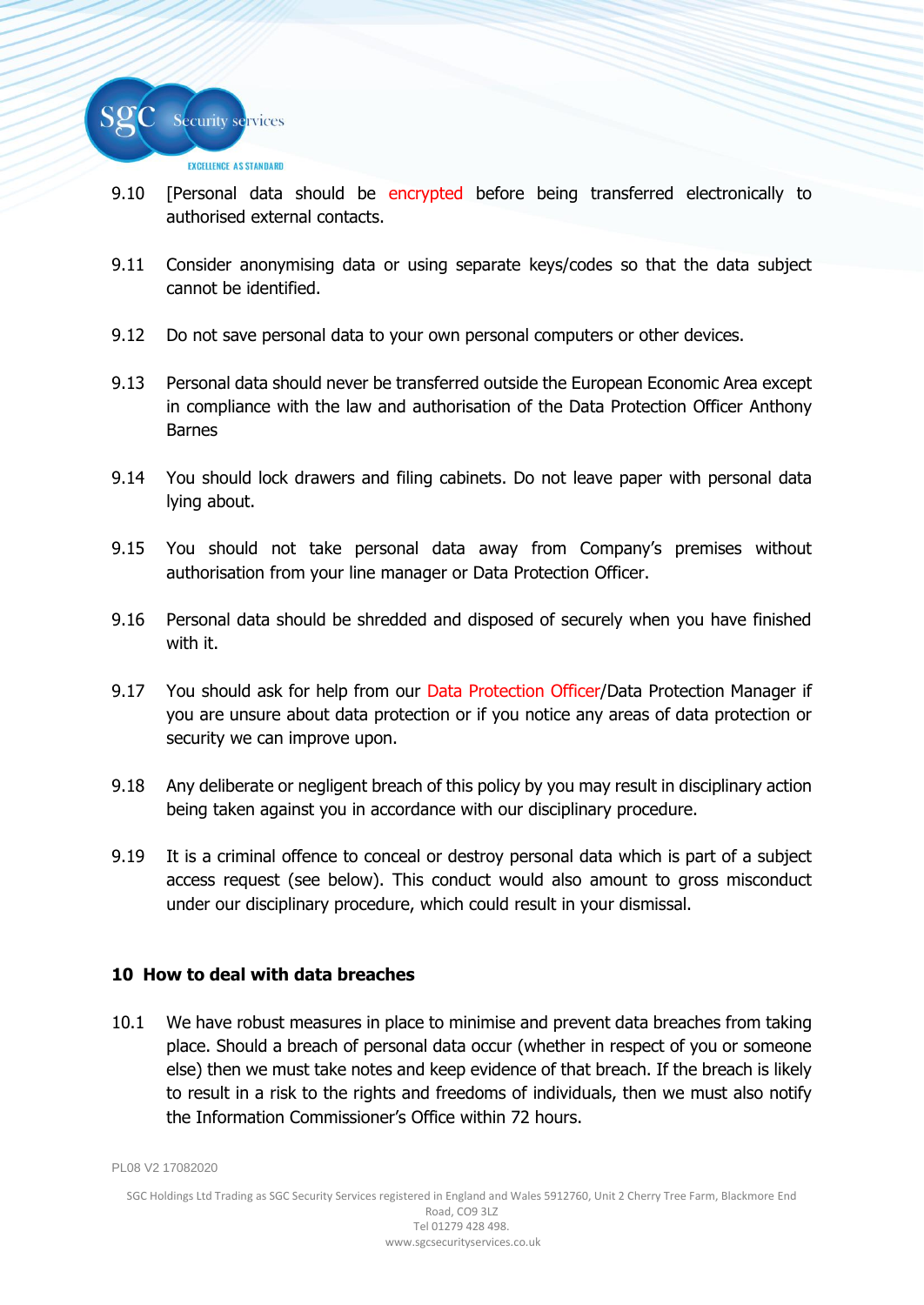

10.2 If you are aware of a data breach you must contact Anthony Barnes immediately and keep any evidence, you have in relation to the breach.

# **11 Subject access requests**

- 11.1 Data subjects can make a '**subject access request**' ('SAR') to find out the information we hold about them. This request must be made in writing. If you receive such a request, you should forward it immediately to the Data Protection Officer/Data Protection Manager who will coordinate a response.
- 11.2 If you would like to make a SAR in relation to your own personal data, you should make this in writing to [insert name]. We must respond within one month unless the request is complex or numerous in which case the period in which we must respond can be extended by a further two months.
- 11.3 There is no fee for making a SAR. However, if your request is manifestly unfounded or excessive we may charge a reasonable administrative fee or refuse to respond to your request.

# **12 Your data subject rights**

- 12.1 You have the right to information about what personal data we process, how and on what basis as set out in this policy.
- 12.2 You have the right to access your own personal data by way of a subject access request (see above).
- 12.3 You can correct any inaccuracies in your personal data. To do you should contact Anthony Barnes
- 12.4 You have the right to request that we erase your personal data where we were not entitled under the law to process it or it is no longer necessary to process it for the purpose it was collected. To do so you should contact Anthony Barnes
- 12.5 While you are requesting that your personal data is corrected or erased or are contesting the lawfulness of our processing, you can apply for its use to be restricted while the application is made. To do so you should contact Anthony Barnes

PL08 V2 17082020